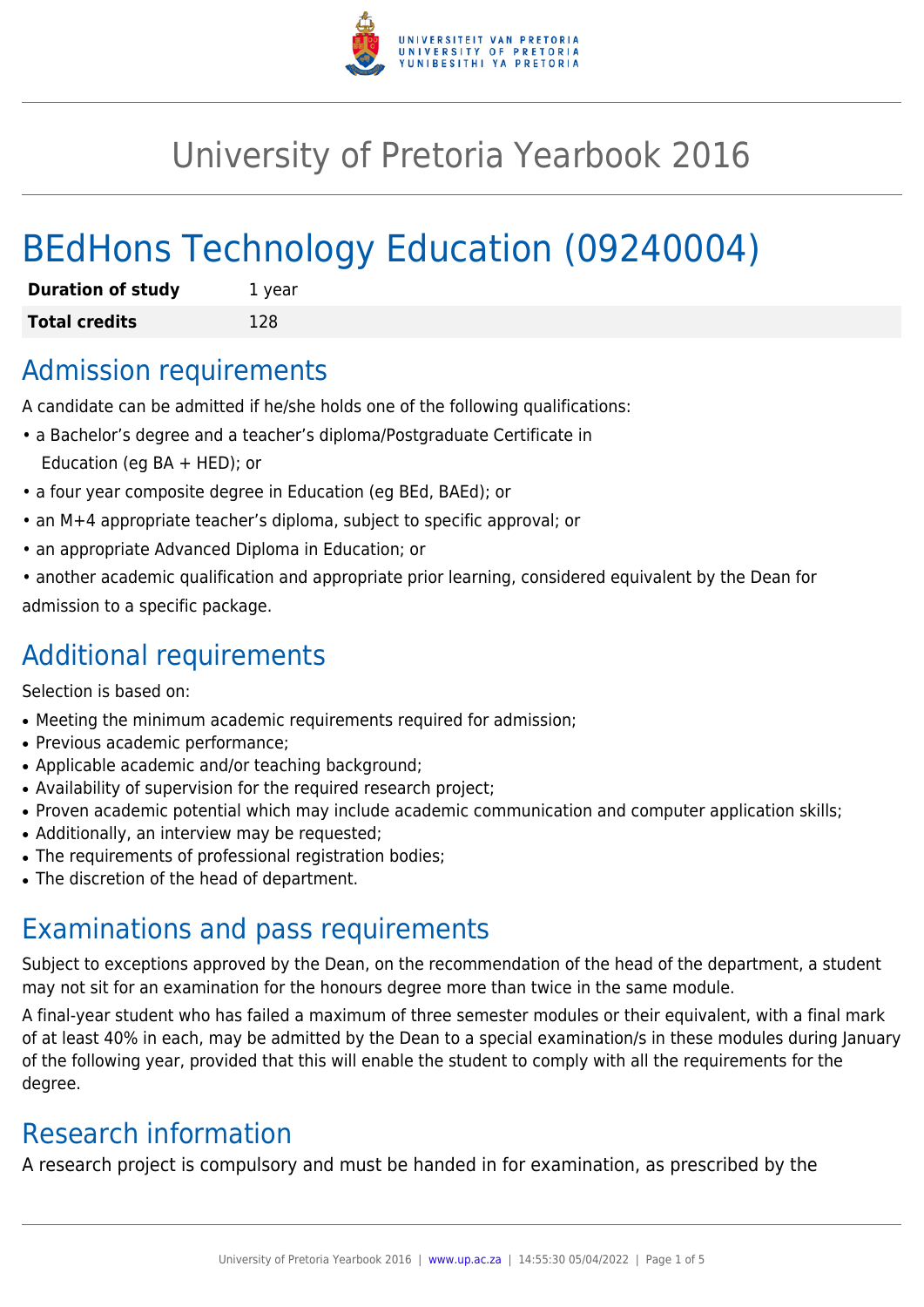

particular department.

# Pass with distinction

The degree is conferred with distinction on a student who has obtained an average of at least 75%, with a minimum of 70% in each module.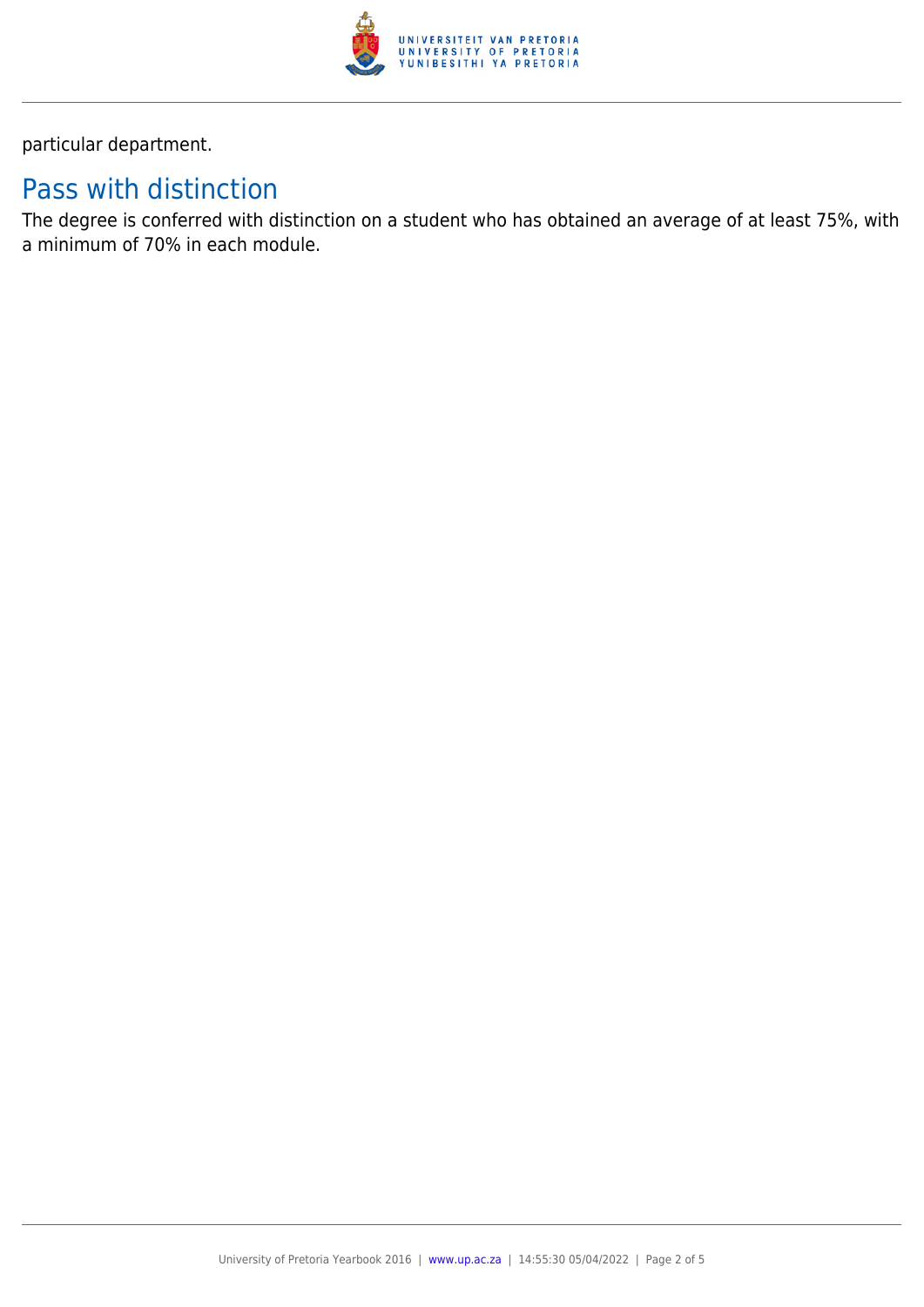

## Curriculum: Final year

**Minimum credits: 128**

#### **Fundamental modules**

#### **Part 2: Research report 780 (SMP 780)**

| <b>Module credits</b>         | 16.00                      |
|-------------------------------|----------------------------|
| <b>Prerequisites</b>          | No prerequisites.          |
| <b>Language of tuition</b>    | Double Medium              |
| <b>Academic organisation</b>  | Science, Maths + Techno Ed |
| <b>Period of presentation</b> | Semester 1                 |

#### **Module content**

Write a research report; Small-scale action research in the teaching/training situation. Research proposal development; Use quantitative and/or qualitative methods.

#### **Part 1: Research proposal 755 (NMQ 755)**

| <b>Module credits</b>         | 16.00                          |
|-------------------------------|--------------------------------|
| Language of tuition           | Both Afr and Eng               |
| <b>Academic organisation</b>  | <b>Education Dean's Office</b> |
| <b>Period of presentation</b> | Semester 1                     |

#### **Module content**

Guided literature research, formulation of a conceptual framework and development of a research proposal for a supervised research project of limited scope.

#### **Core modules**

#### **Curriculum development 710 (CDD 710)**

| <b>Module credits</b>         | 16.00                      |
|-------------------------------|----------------------------|
| <b>Prerequisites</b>          | No prerequisites.          |
| Language of tuition           | Double Medium              |
| <b>Academic organisation</b>  | Science, Maths + Techno Ed |
| <b>Period of presentation</b> | Semester 1 or Semester 2   |

#### **Module content**

Principles and foundations of curriculum/programme design and development. International and national models and trends in curriculum/programme development. Principles of outcomes-based programming in the SAQA context. Curriculum development models and instruments in action. Situation and task analysis needs assessment. Development. Dissemination. Implementation as a change process. Assessment and evaluation.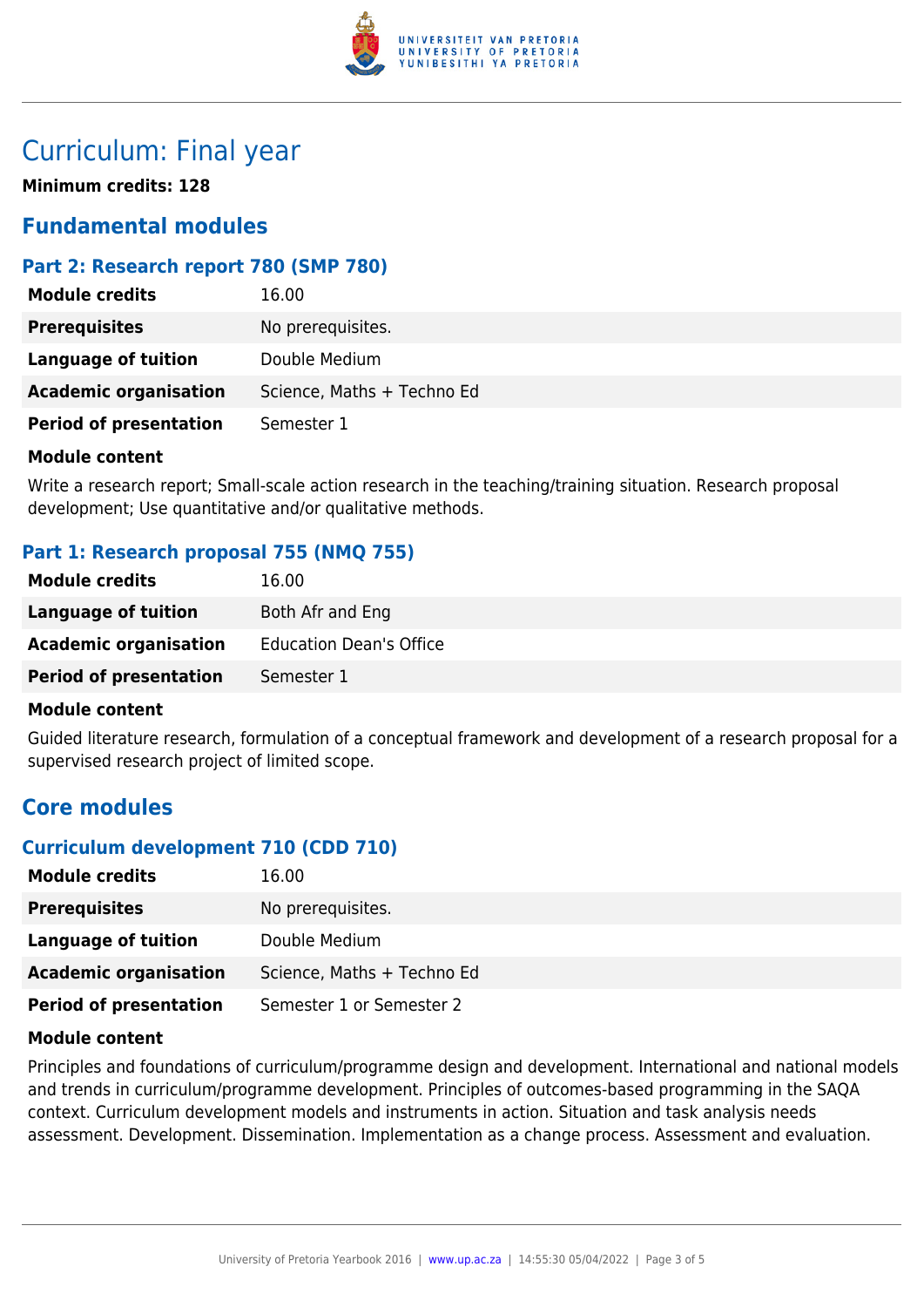

#### **Design and technology education 730 (TNO 730)**

| <b>Module credits</b>         | 16.00                      |
|-------------------------------|----------------------------|
| <b>Prerequisites</b>          | No prerequisites.          |
| <b>Language of tuition</b>    | Double Medium              |
| <b>Academic organisation</b>  | Science, Maths + Techno Ed |
| <b>Period of presentation</b> | Semester 1 or Semester 2   |

#### **Module content**

Philosophy of Technology and Design Science. Design Science is examined from an information processing point of view. The unique nature of Technology is explored and the relationships between Technology, Design and Natural Science are drawn with a particular focus on social technological understanding.

#### **Educational research methodology 745 (NMQ 745)**

| <b>Module credits</b>         | 16.00                          |
|-------------------------------|--------------------------------|
| Language of tuition           | Both Afr and Eng               |
| <b>Academic organisation</b>  | <b>Education Dean's Office</b> |
| <b>Period of presentation</b> | Semester 1                     |

#### **Module content**

The nature of educational enquiry: contexts of research, research ethics, truth, rationality, subjectivity and objectivity; Quantitative and qualitative modes of enquiry, research designs and data collection techniques. Various approaches to qualitative research including case study research, historical research, ethnographic research, and action research. Basic concepts and principles of quantitative research. Statistical techniques in the educational research process. Survey methodology and questionnaire design. Classification and graphical representation of data. Descriptive measures. Statistical inference. Data-processing procedures. Parametric versus non-parametric tests. Some test statistics (e.g. F-Test and T-test). Formulating a research methodology for a limited project.

#### **Assessment approaches and instruments 711 (API 711)**

| <b>Module credits</b>         | 16.00                      |
|-------------------------------|----------------------------|
| Language of tuition           | Both Afr and Eng           |
| <b>Academic organisation</b>  | Science, Maths + Techno Ed |
| <b>Period of presentation</b> | Semester 2                 |

#### **Module content**

Foundations, principles and ethics of assessment practices. International trends. Quantitative and qualitative modes of assessment and appropriate instruments. Generating evidence for assessment. Assessment and quality assurance. Techniques of computer-based assessment.

#### **Philosophy and social imperatives of education 711 (EDS 711)**

| <b>Module credits</b> | 16.00            |
|-----------------------|------------------|
| Language of tuition   | Both Afr and Eng |